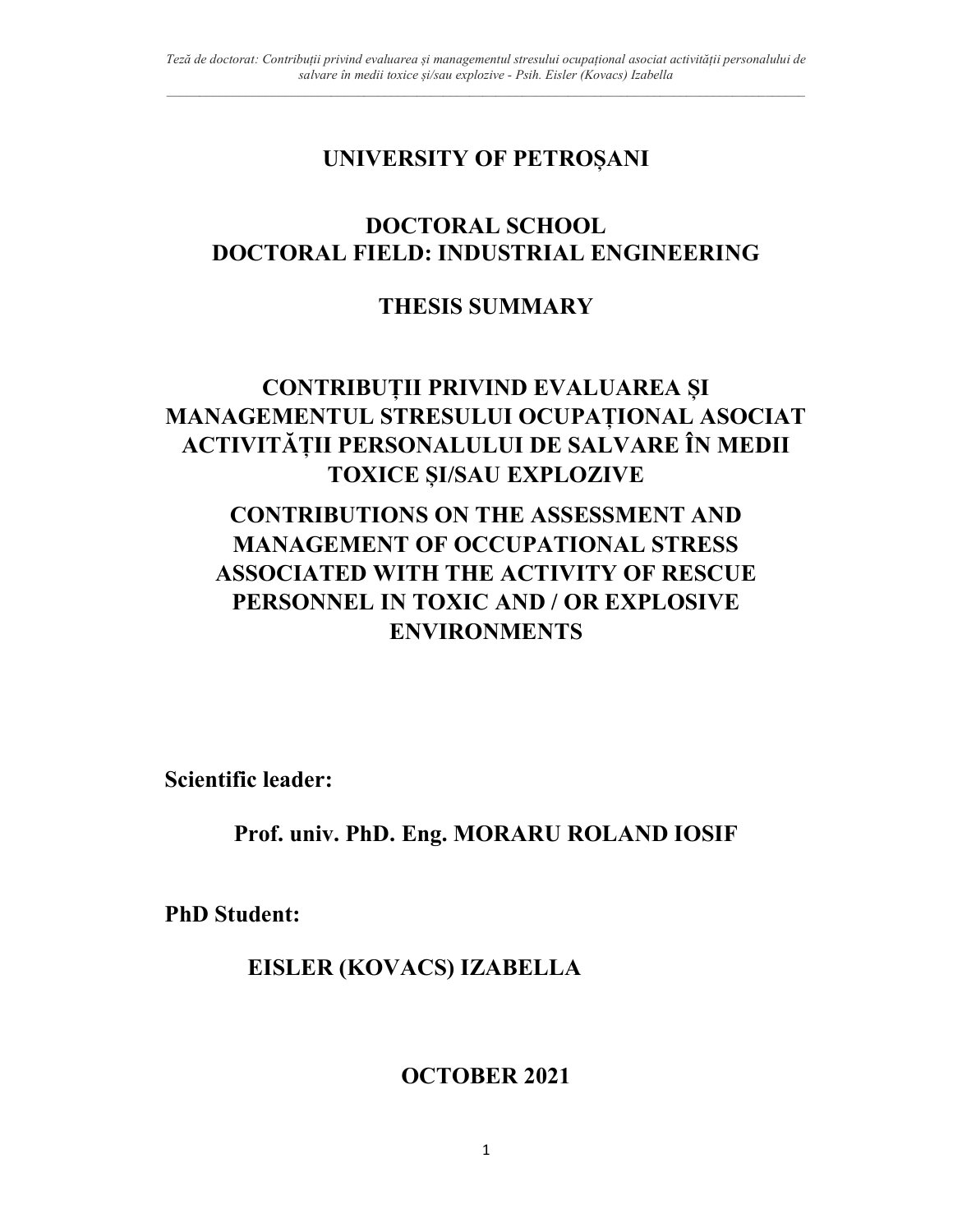| <b>CONTENT</b>                                                                 |    |
|--------------------------------------------------------------------------------|----|
| <b>LIST OF FIGURES</b>                                                         | 6  |
| <b>LIST OF TABLES</b>                                                          | 8  |
| <b>INTRODUCTION ON TOPIC IMPORTANCE AND NECESSITY</b>                          |    |
| THESIS OBJECTIVES AND STRUCTURE                                                | 10 |
| <b>CHAPTER 1</b>                                                               | 17 |
| 1.1. Analysis of the concept of stress                                         | 17 |
| 1.2. Main models and explanatory theories of stress                            | 18 |
| 1.2.1. Physiological model of stress and response theory                       | 18 |
| 1.2.2. Causal model and stimulus theory                                        | 20 |
| 1.2.3. Resource conservation theory                                            | 21 |
| 1.2.4. Transactional model (Lazarus and Folkman)                               | 22 |
| 1.2.5. Mackay and Cox's transactional approach to occupational stress          | 23 |
| 1.3. Main explanatory models of occupational stress                            | 24 |
| 1.3.1. Revised transactional model of occupational stress and coping           | 24 |
| 1.3.2. Person-environment fit model                                            | 25 |
| 1.3.3. Karasek's "job strain" model                                            | 27 |
| 1.3.4. Effort and reward imbalance model                                       | 28 |
| 1.3.5. Cooper and Palmer's model                                               | 29 |
| 1.3.6. Cooper and Marshall's model                                             | 30 |
| <b>CHAPTER 2</b>                                                               | 31 |
| PSYCHO-SOCIAL RISK ANALYSIS REGARDING OCCUPATIONAL HEALTH                      | 31 |
| <b>AND SAFETY</b>                                                              |    |
| 2.1. Psychosocial risks - brief introduction                                   | 32 |
| 2.2. Organisational stressors                                                  | 32 |
| 2.2.1. Work content                                                            | 34 |
| 2.2.2. Control and intensity of work                                           | 36 |
| 2.2.3. Support and interpersonal relationships                                 | 37 |
| 2.2.4. Job insecurity                                                          | 38 |
| 2.2.5. Role                                                                    | 40 |
| 2.2.6. Remuneration and recognition                                            | 41 |
| 2.2.7. Organizational equity                                                   | 43 |
| 2.2.8. Organizational change management                                        | 44 |
| 2.2.9. Isolated jobs                                                           | 45 |
| 2.2.10. Violent or traumatic events                                            | 46 |
| 2.3. Consequences of occupational stress                                       | 47 |
| 2.3.1. Physiological consequences of stress                                    | 49 |
| 2.3.2. Psychological consequences of stress at work                            | 50 |
| 2.3.2.1. Acute stress disorder                                                 | 50 |
| 2.3.2.2. Post-traumatic stress                                                 | 51 |
| 2.3.2.3. Depression                                                            | 51 |
| <b>CHAPTER 3</b>                                                               | 53 |
| <b>INVESTIGATION OF TECHNIQUES AND INSTRUMENTS FOR MEASURING</b>               |    |
| PSYCHO-SOCIAL RISKS                                                            | 53 |
| 3.1. Psychosocial risk assessment                                              | 54 |
| 3.2. Analysis of psychosocial risk assessment tools                            | 54 |
| 3.2.1. Job Diagnostic Survey (JDS)                                             | 55 |
| 3.2.2. Job Stress Survey (JSS)                                                 | 56 |
| 3.2.3. Questionnaire on job content / Karasek applications and control / (JCQ) | 57 |
| 3.2.4. Occupational Stress Index (OSI)                                         | 59 |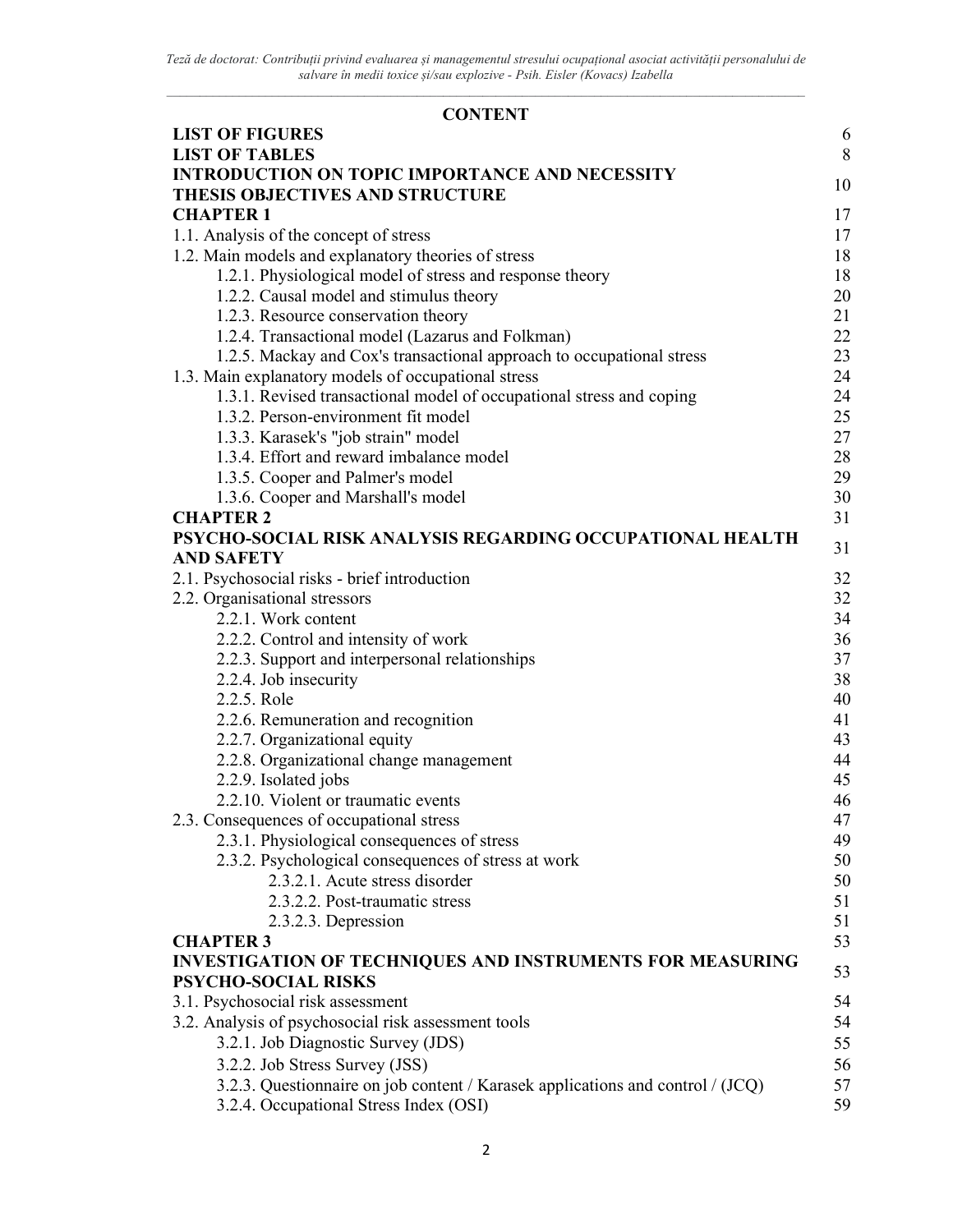Teză de doctorat: Contribuții privind evaluarea și managementul stresului ocupațional asociat activității personalului de salvare în medii toxice și/sau explozive - Psih. Eisler (Kovacs) Izabella

| 3.2.5. Rizzo and House - Measures of role conflict and role ambiguity                                                                               | 59  |
|-----------------------------------------------------------------------------------------------------------------------------------------------------|-----|
| 3.2.6. The effort-reward imbalance questionnaire                                                                                                    | 60  |
| 3.2.7. Organizational Check-up Survey (OCS)                                                                                                         | 62  |
| 3.2.8. Copenhagen Psychosocial Questionnaire (COPSOQ)                                                                                               | 62  |
| 3.2.9. Occupational Stress Inventory (OSI)                                                                                                          | 63  |
| <b>CHAPTER 4</b>                                                                                                                                    | 64  |
| WORK AND PSYCHO-SOCIAL RISKS FOR RESCUE<br><b>ANALYSIS OF</b><br><b>ACTIVITY IN TOXIC / EXPLOSIVE / FLAMMABLE ENVIRONMENTS</b>                      | 64  |
| 4.1. Characteristics and regulatory framework regularizing intervention and rescue                                                                  | 64  |
| activity at industrial units with potential danger of toxic and / or explosive gas emissions<br>4.1.1. Overview of intervention and rescue activity | 66  |
| 4.1.2. Motivation in intervention and rescue activities                                                                                             | 68  |
| 4.1.3. Physical and mental requirements required from intervention and rescue                                                                       |     |
| personnel                                                                                                                                           | 69  |
| 4.1.4. Occupational health and safety risks in intervention and rescue work                                                                         | 71  |
| 4.1.4.1. Physical overload                                                                                                                          | 71  |
| 4.1.4.2. Psychosocial overload                                                                                                                      | 75  |
| 4.1.5. Normative regarding the management of intervention and rescue activities                                                                     | 77  |
| 4.2. Work psychological analysis for intervention and rescue activity in toxic / flammable                                                          |     |
| / explosive environments                                                                                                                            | 79  |
| 4.2.1. Job-oriented method - Job Specifications                                                                                                     | 81  |
| 4.2.2. Methodological aspects of investigating and evaluating particularities of jobs                                                               | 81  |
| 4.2.2.1. Methods for evaluating and investigating characteristics of a job                                                                          | 82  |
| 4.2.2.2. Job analysis using the Fleishman Job Analysis Survey (FJAS)                                                                                | 83  |
| 4.2.3. Overview of the working methodology and application of the FJAS system                                                                       | 87  |
| 4.2.4. Analysis and interpretation of results                                                                                                       | 87  |
| 4.2.4.1. Analysis of data obtained through the FJAS job analysis system                                                                             | 94  |
| <b>CHAPTER 5</b>                                                                                                                                    | 96  |
| RESEARCH ON MANAGEMENT OF OCCUPATIONAL STRESS ASSOCIATED                                                                                            |     |
| TO THE ACTIVITY OF RESCUE PERSONNEL IN TOXIC AND / OR                                                                                               | 96  |
| <b>EXPLOSIVE ENVIRONMENTS</b>                                                                                                                       |     |
| 5.1. Stress management - general aspects                                                                                                            | 98  |
| 5.2. Types of interventions                                                                                                                         | 98  |
| 5.2.1. Primary prevention interventions in stress management                                                                                        | 99  |
| 5.2.1.1. Psychological training of intervention and rescue personnel                                                                                | 101 |
| 5.2.2. Secondary prevention interventions in stress management                                                                                      | 101 |
| 5.2.3. Tertiary prevention interventions in stress management                                                                                       | 101 |
| 5.2.3.1. First psychological help                                                                                                                   | 102 |
| 5.2.3.2. Other types of tertiary prevention interventions                                                                                           | 103 |
| 5.2.4. Critical incident stress management or CISM                                                                                                  | 103 |
| 5.2.5. Psychotherapeutic intervention in emotional distress                                                                                         | 103 |
| 5.2.5.1. Psychosocial matrix for psychological support in crisis situations                                                                         | 105 |
| 5.2.5.2. Action mechanisms of psychological interventions                                                                                           | 106 |
| 5.3. Overview of coping with stress                                                                                                                 | 107 |
| 5.3.1. Cognitivist perspective                                                                                                                      | 107 |
| 5.3.1.1 Coping: definition, structure                                                                                                               | 108 |
| 5.3.1.2. Forms of coping                                                                                                                            | 108 |
| 5.3.1.2.1. Emotion-focused coping                                                                                                                   | 109 |
| 5.3.1.2.2. Problem-focused coping                                                                                                                   | 111 |
| 5.3.2. Coping resources                                                                                                                             | 112 |
|                                                                                                                                                     |     |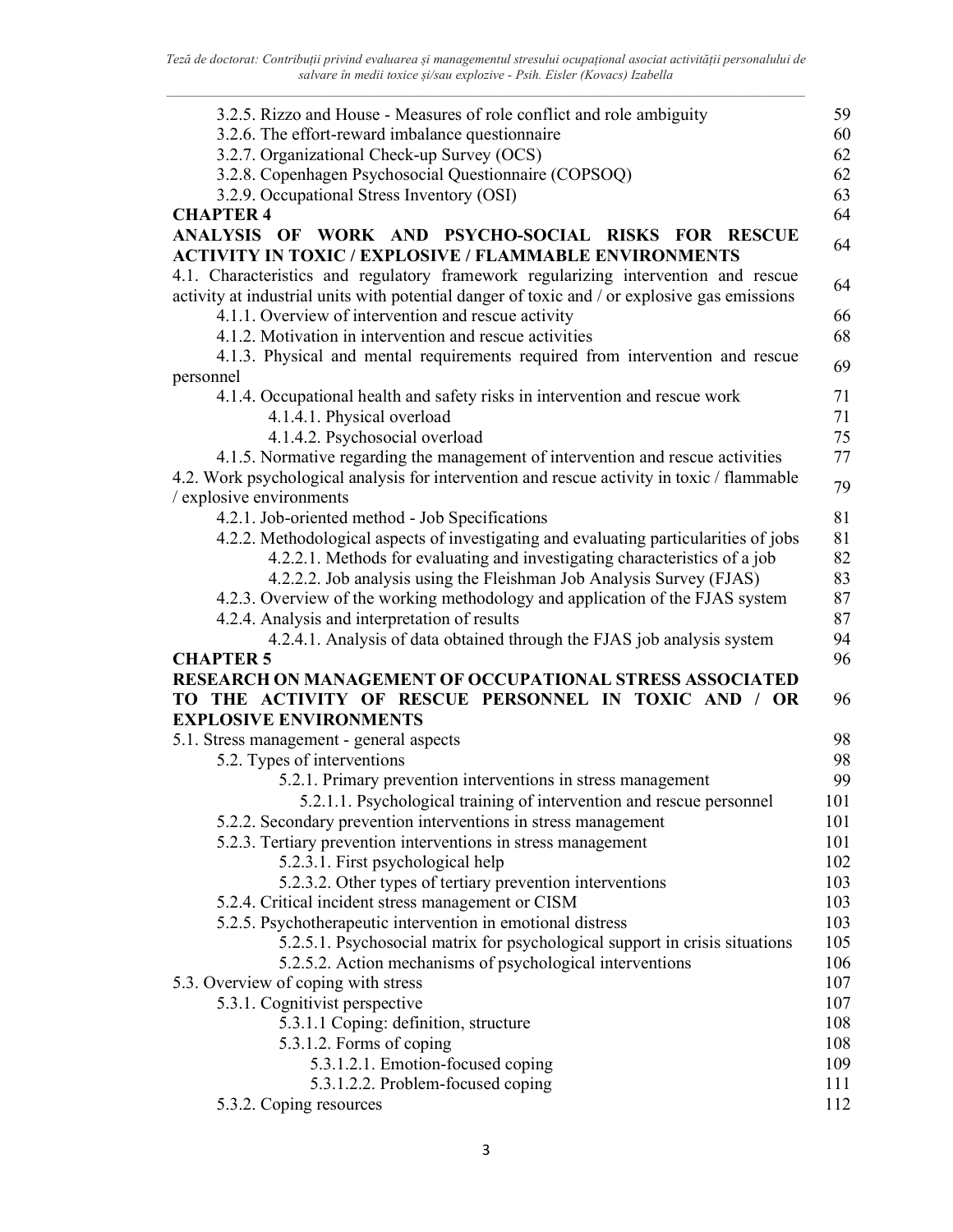Teză de doctorat: Contribuții privind evaluarea și managementul stresului ocupațional asociat activității personalului de salvare în medii toxice și/sau explozive - Psih. Eisler (Kovacs) Izabella

| 5.3.3. Personality traits involved in coping                                  | 113 |
|-------------------------------------------------------------------------------|-----|
| 5.3.3.1. Perceived self-efficacy                                              | 114 |
| 5.3.3.2. Self-esteem                                                          | 115 |
| 5.3.3.3. Locus of control                                                     | 116 |
| 5.3.3.4. Robustness                                                           | 117 |
| 5.3.3.5. Feeling of coherence                                                 | 118 |
| 5.3.3.6. Optimism                                                             | 118 |
| 5.3.4 Resilience and psychological resilience                                 | 119 |
| 5.3.4.1 Psychological resilience                                              | 121 |
| 5.3.4.2. Psychological resistance                                             | 122 |
| 5.3.5. Post-traumatic development                                             | 123 |
| 5.4. Coping strategies used by INCD INSEMEX intervention and rescue personnel | 123 |
| 5.4.1. Stress in intervention and rescue activities                           | 124 |
| 5.4.2. Methodological aspects in highlighting coping strategies               | 125 |
| 5.4.2.1. Cognitive-Emotional Coping Assessment Questionnaire (CERQ)           | 126 |
| 5.4.2.2. Strategic Coping Approach Scale Tool (SACS)                          | 126 |
| <b>CHAPTER 6</b>                                                              | 131 |
| <b>CONTRIBUTIONS AND SUGGESTIONS TO REDUCE THE RISK OF</b>                    |     |
| <b>EXPOSURE TO STRESS (PSYCHOLOGICAL TRAINING PROGRAM FOR</b>                 | 133 |
| <b>SAVIORS</b> )                                                              |     |
| 6.1. Module I of the psychological training program                           | 136 |
| 6.2. Module II of the psychological training program                          | 139 |
| 6.3. Module III of the psychological training program                         | 143 |
| 6.4. Module IV of the psychological training program                          | 148 |
| 6.5. Module V of the psychological training program                           | 158 |
| <b>CHAPTER 7</b>                                                              | 160 |
| CONCLUSIONS, CONTRIBUTIONS, PERSPECTIVES                                      | 160 |
| 7.1. Conclusions                                                              | 166 |
| 7.2. Contributions                                                            | 169 |
| 7.3. Limits of the study and future research perspectives                     | 169 |
| 7.3.1. Research limits                                                        | 170 |
| 7.3.2. Future research perspectives                                           | 171 |
| <b>REFERENCES</b>                                                             | 182 |
| A PPFNDIY                                                                     |     |

#### APPENDIX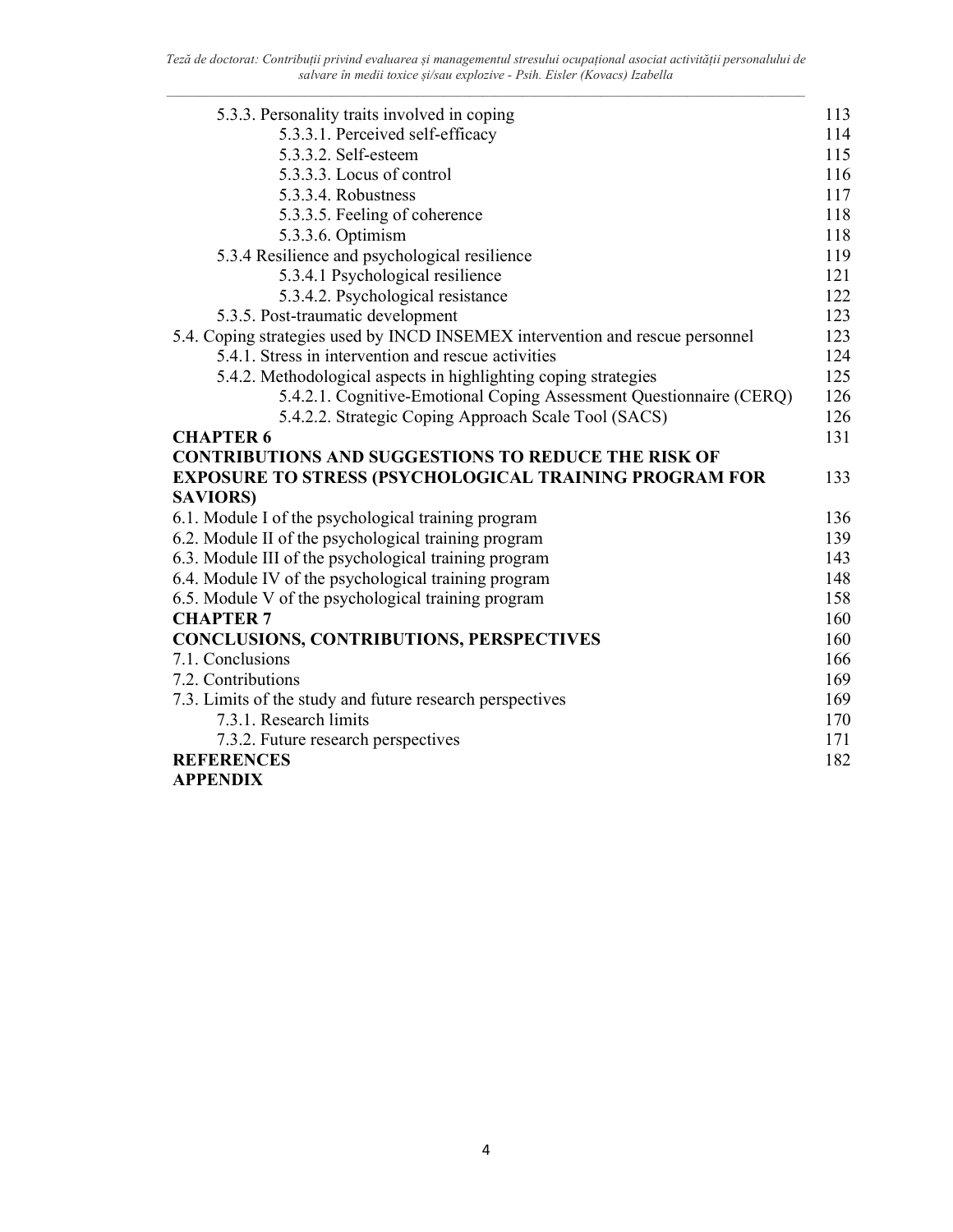## 1. INTRODUCTION ON TOPIC IMPORTANCE AND **NECESSITY** THESIS OBJECTIVES AND STRUCTURE

#### Research topic. Topicality, necessity, importance

In Europe, AESSM points out that psychosocial risks and occupational stress are some of the most challenging issues in OSH, generating a significant negative impact on people's health, organizations and the functioning of national economies. Thus, data of surveys carried out by the mentioned agency [208] show that about half of the European employees say that occupational stress is a common situation in their workplaces and that it is the cause of the most lost work days, out of their total. Recognizing and accepting the presence of these risks represents the first steps towards solving the problem. Compared to more "traditional" occupational risks, psychosocial risks do have a more complex nature that may seem more difficult to manage, but in fact they can be managed in the same way as any other OSH risk.

#### The current state of knowledge in the field at national and international level

In Romania, interventions in the field of organizational psychology are regulated by Law 213/2004 on practicing the profession of psychologist as well as by a series of norms, decisions and quality standards issued by the Romanian College of Psychologists. Beyond this legislative framework, which indeed provides guidelines on how to carry out the activity, psychologists are free to choose between different methods and techniques with different degrees of standardization.

Although the psychological training of different professional categories has been the object of Romanian psychologists' concerns, the national specialized literature is still quite poor when it comes to theoretical materials, studies and research on psychological training, in an organizational context. In contrast, internationally, the literature abounds in theoretical and practical works on psychological training of emergency and rescue personnel in emergency situations. Abroad, the trust placed in psychological interventions of preventive nature has a greater weight, both large and small companies understanding that they play a key role in maintaining a high level of safety and health at work.

In our country, certain professional categories (e.g., military personnel, athletes, firefighters) benefit in their training of psychological training programs, which have the role of supporting them in better coping with difficult situations to which they will be exposed. Regarding the training / retraining activity of intervention and rescue personnel in toxic / flammable / explosive environments, at present there are no psychological training programs included in the training topic.

There are organizations, growing in number even when we refer to our country, which either conceive or implement for a fee, programs designed to support employees in preventing the onset of general and occupational stress or, if it has already settled, to assist them in managing it in the most adaptive way possible. The golden rule, that it is better to prevent than to treat, also applies to psychosocial risk management approaches.

Thus, the most effective programs are those of a prophylactic nature, materializing in elaborate recruitment and selection processes (selection of those persons who, following the evaluations, prove to be potentially able to manage the level of stress assumed by the respective job) and in training and development programs, through which employees learn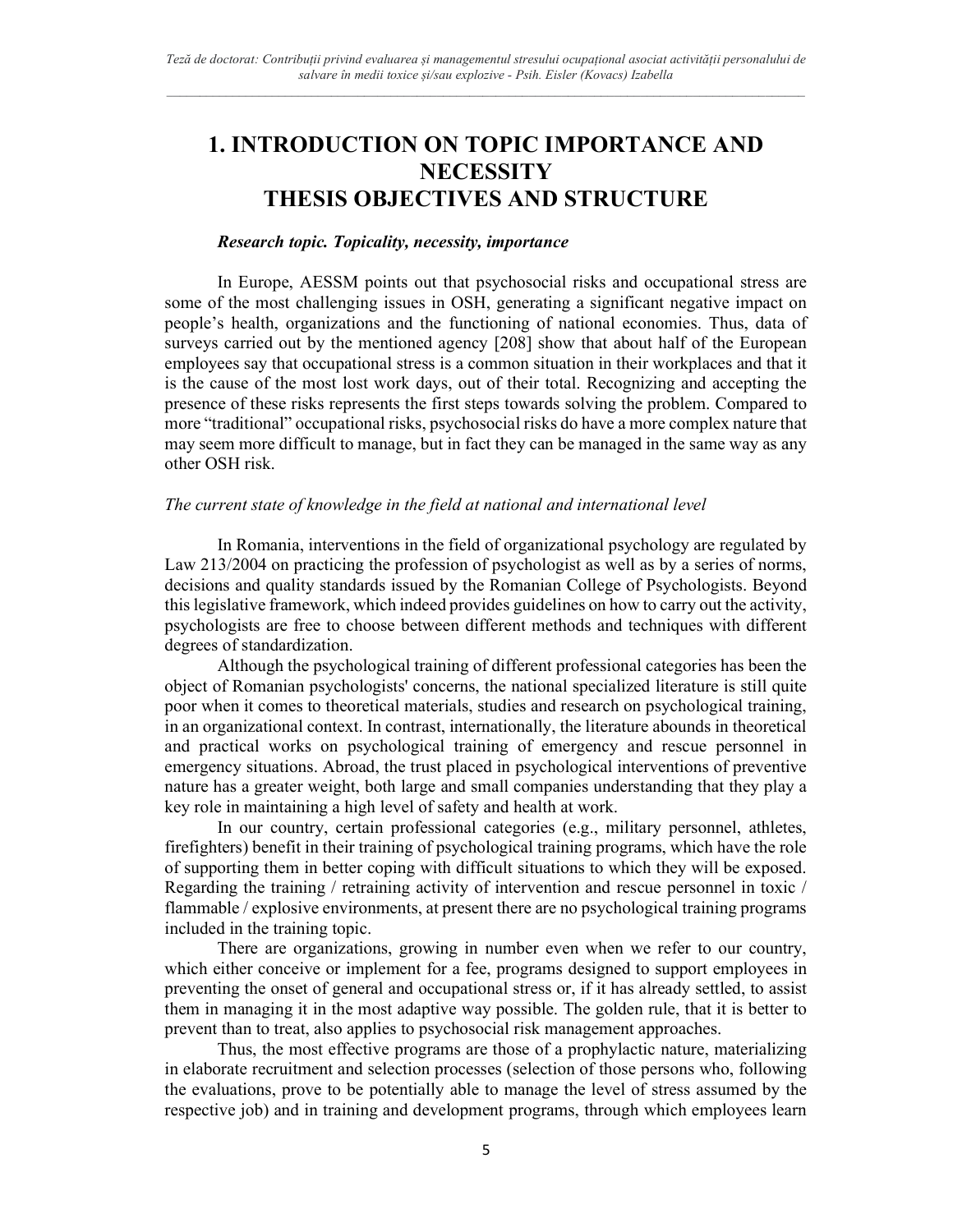or develop skills and knowledge that facilitate the adaptive management of occupational and general stress.

In 2010, Mihaela Stoica, associate professor at Dimitrie Cantemir University in Târgu Mureș, stated: "With rare exceptions, in Romania stress management programs are not very successful, the reasons being mainly related to mentality. Romanian employers are still followers of the "X" theory of management, which considers that people by their nature are lazy and must be forced to work, carefully controlled and promptly sanctioned. On the other hand, in some multinational companies there is another phenomenon: it is normal to work overtime, to be permanently busy, always in action, in a hurry, always in a time crisis. The problem of occupational stress in Romania is still an open problem, waiting to be solved.". The situation has not improved significantly in the last decade.

#### Relevance of the theme for the development of scientific knowledge

Special conditions generated by emergencies are likely to produce mental and emotional stress. For some intervention and rescue personnel, this stress is accompanied by the activation of the most important internal individual resources, while for other people they can lead to maladaptive situations as well as to manifestation of stress symptoms. From this perspective, stress is seen as a consequence of the marked disproportion between environmental requirements and the individual's response possibilities [180]. If the external stimuli exceed, in terms of intensity and duration, the individual thresholds of a person, it results in a disorganization of cognitive processes, which in turn leads to a behavioural disorganization. This disorganization can have several degrees of intensity, from alteration of processing, to slowing down and to total blocking, which is equivalent in the behavioural spectrum to freezing of any form of response.

The effects that stress can have on an individual can be diverse, affecting the quality of personal life and quality of professional life, physical and mental health, interpersonal relationships and the universe of inner life.

The traumatic nature of an emotionally disruptive event is always the result of a subjective interpretation of this event by the individual and is not dependent only on objective indications of the event. The "normality" limit, at which psychological processes and products operate has, of course, an individual and variable character, defining the individual's psychological resistance to demands of external and internal environment, respectively, the limit to which the individual can produce functional and adaptive responses [180]. The level that an individual reaches in terms of mental resistance development can follow two trajectories, respectively: it can be the result of a spontaneous, natural development, or it can result from actions specifically targeted in this regard, respectively participation in a series of programs, courses, etc. Thus, the main objective of participating in a psychological development program is outlined, namely increasing the threshold beyond which non-functional and maladaptive responses occur.

Specific psychological knowledge and strategies, procedures such as stress inoculation, emotion management and stress reduction management, cognitive restructuring, relaxation techniques, problem solving, optimization of interpersonal relationships, can be learned and used by intervention and rescue staff in toxic / flammable / explosive environments for effective management of psychosocial risks. A better understanding of one's own psychological response and that of others in emergencies, helps individuals feel more confident, more in control, and better prepared, both psychologically and for effective emergency planning. Psychological training can help individuals think clearly and rationally, which reduces the risk of serious injury and loss of life, thus contributing to increasing the level of health and safety at work.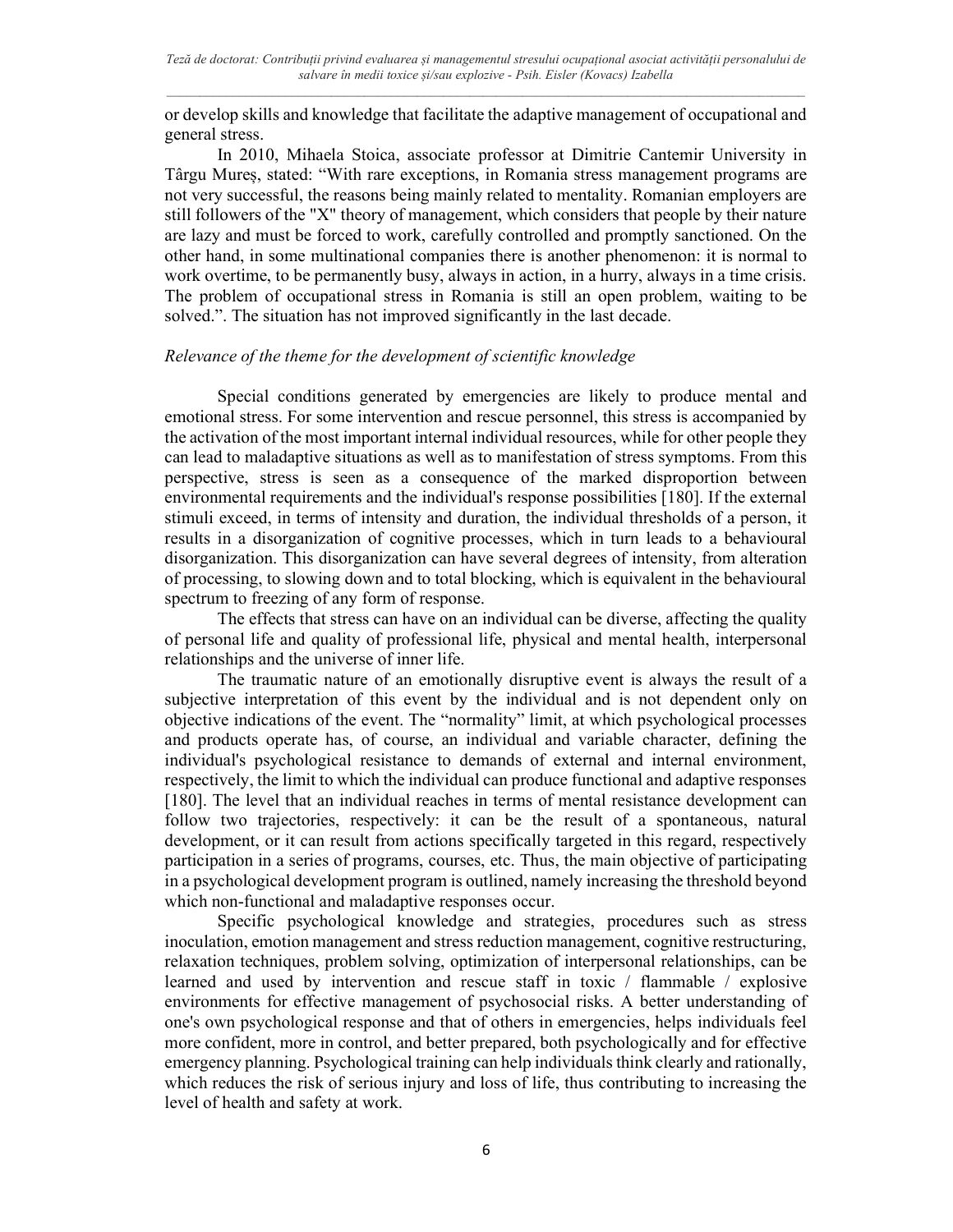The doctoral thesis entitled "Contributions on the assessment and management of occupational stress associated with the activity of rescue personnel in toxic and / or explosive environments" proposes an interdisciplinary topic on occupational health and safety, its relevance being determined by the importance given to occupational safety and health and to protecting life.

### Objectives of the doctoral thesis

The main objective of the research project is to increase occupational safety in intervention and rescue activities in toxic / flammable / explosive environments, through the implementation of preventive strategies for managing occupational stress associated with the intended activity. "Being prepared" is simply a desirable approach in many life situations and circumstances. This approach also acquires deeper meaning in particularly difficult situations, specifically relating to what an individual should do to be "prepared" for emergencies that can be particularly dangerous, extremely stressful or even life threatening.

In order to achieve the general objective, the following specific objectives (S.O.) have been set:

S.O. 1. Underlay of theoretical and methodological frameworks of occupational stress research, to ensure the development of tools based on scientifically validated theories, which have passed the test of rigorous clinical trials, to optimize the maintenance of psychosocial risks within an acceptable interval in an organization's operations, from the perspective of safety and health of workers and to ensure increased preventive potential;

S.O. 2. Detailed analysis of psychosocial risks in organizational context;

S.O. 3. Carrying out an analysis of literature on psychosocial risk assessment techniques, in order to generate a quasi-exhaustive review of the most relevant and current sources in the literature on their characteristics, benefits and limitations, applicable to an effective OSH management;

S.O. 4. Carrying out an analysis of work and psychosocial risks for intervention and rescue activity in toxic / flammable / explosive environments, in order to serve as a reference point in developing the instrument suggested within the main objective. Work analysis is considered to be a component of great importance in designing the personnel management system, leading to circumscription of a major validation aspect of any professional selection system: identification of professional performance criteria.

S.O. 5. Analysis of the national and international context, as well as the current state of managerial strategies to minimize psychosocial risks, respectively the occupational stress associated with various categories of activities and conducting a documentary synthesis on the available means of prevention and protection;

S.O. 6. Application of a research methodology, tools / questionnaires for conducting a study on coping strategies, respectively highlighting how intervention personnel cope with stressful situations, within an organization that conducts training activities in the field of intervention and rescue in toxic / explosive / flammable environments.

S.O. 7. Highlighting the role of psychological training and elaboration of a methodology, implementable at organizational level, in order to manage occupational stress associated with the activity of intervention and rescue personnel in toxic and / or explosive environments. The methodology, called "Psychological training program", aims at specific activities to increase individual and group efficiency in terms of controlling stressors and their effects, namely managing dysfunctional negative emotions, learning a healthy thinking style, stress management, stimulating creativity, addressing negative life situations or events that may affect individual and team performance (e.g., death, physical pain, injury, etc.), decision management, etc.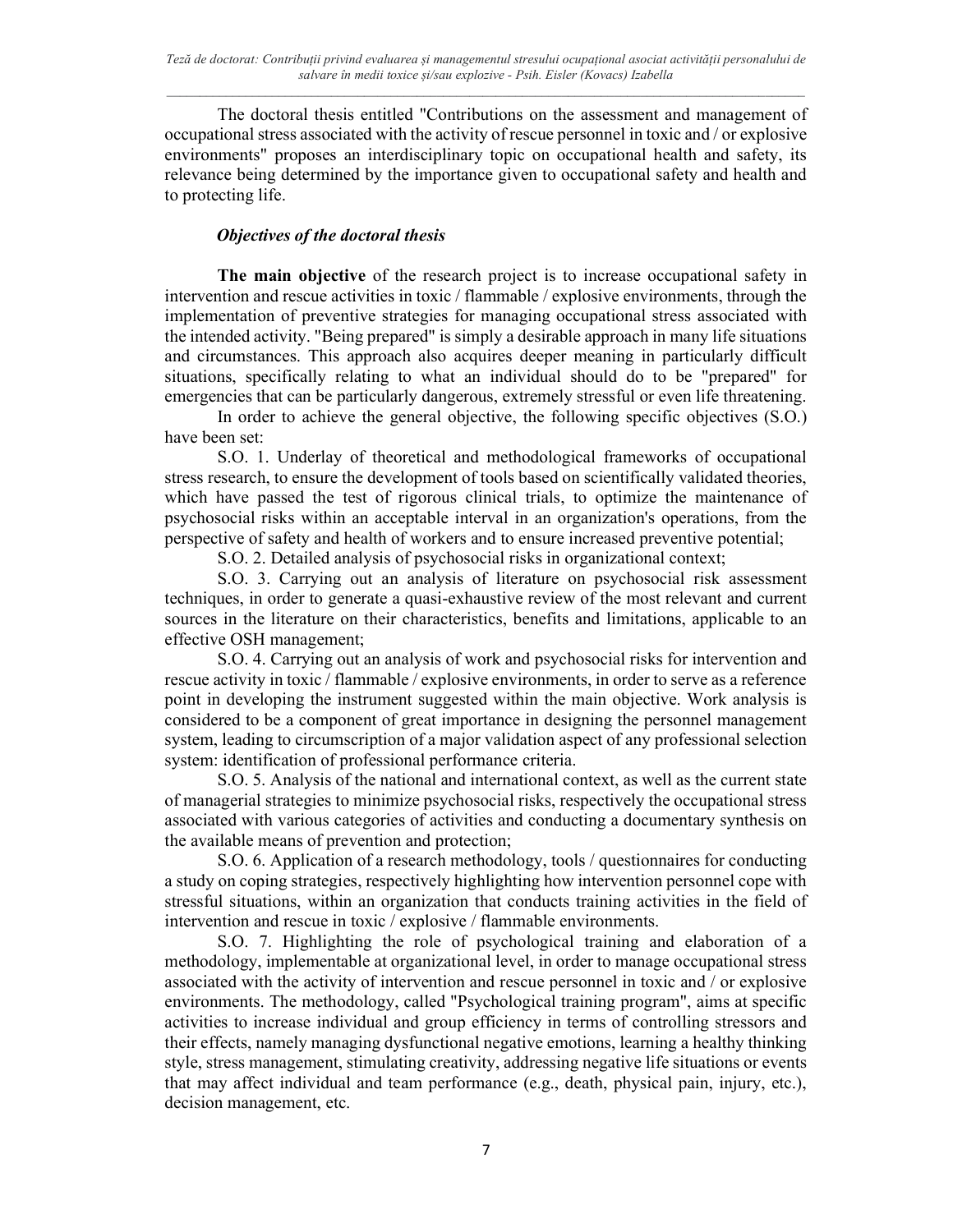### 2. SYNTHESIS OF THE DOCTORAL THESIS

The doctoral thesis comprises 7 chapters and is extended to 187 pages allocated to the scientific research, contains a number of 62 figures, 42 tables and 229 bibliographic references.

The doctoral thesis systematically summarizes the results of the bibliographic documentation process, the elements of conception and staged development of theoretical research and - especially - applications dedicated to solving the approached topic, as well as the results of experimental research undertaken during the doctoral research internship.

Chapter 1, entitled "Synthesis of explanatory theories and models of stress", is dedicated to presenting the evolution of causal models and theories of stress, in order to further understand the triggering mechanisms, the development of scenarios and finally the defence mechanisms applicable in economic organizations, considered as complex sociotechnical systems. The importance of this first chapter lies in the fact that understanding how stress occurs is essential in trying to minimize unwanted events, because knowledge of a phenomenon's intimate mechanism of occurrence and development is one of the necessary conditions in understanding and mastering it.

Chapter 2, entitled "Analysis of psychosocial risks to health and safety at work", makes an elaborate presentation of the characteristics of psychosocial risks in the context of work activities. The main sources of psychosocial risk within the organizational framework and the consequences that stress can have on the physical, mental and behavioural components were presented. The analysis carried out in this chapter generated a set of ordered knowledge that supported the development (in Chapter 6) of a model tool for prevention and management of occupational stress and general stress.

Thus, this chapter summarizes the main results, information and preliminary conclusions drawn from the analysis of the literature on psychosocial risks at work.

Chapter 3, entitled "Investigating psychosocial risk measurement techniques and instruments", is dedicated to a brief description of some of the main methods used in the world for analysis and assessment of psychosocial risks. The aim is not to make a comprehensive and detailed presentation, but to illustrate the basic categories and their main characteristics. The psychosocial risk assessment process and a number of 10 psychosocial risk assessment techniques were briefly presented. All of these issues covered in Chapter 2 provided information on the categories of risk assessment methods, the types of input data required and the types of results provided, the ways in which risk assessment steps can be combined, and the ways in which risk assessment techniques can be combined.

Chapter 4, entitled "Analysis of work and psychosocial risks for rescue in toxic / explosive / flammable environments", has a complex structure, giving a character of originality to the doctoral research. Within this chapter, a methodology for work analysis was applied for the activity considered by research. The first step in analysing a process is to standardize the understanding of the process, so that we developed an overview of intervention and rescue activity, the characteristics and the regulatory framework governing its development, highlighting both the demands placed on rescuers and the risks to which they are exposed to during intervention and rescue actions. Synthesis of results obtained after implementation of the work analysis methodology took the form of a psychological profile of intervention and rescue personnel in toxic / flammable / explosive environments, which operationalizes a series of psychological requirements to be met by the occupant. These, along with the professional requirements, will be the basis of the organizational management process of psychosocial risks (e.g., the process of professional selection, personal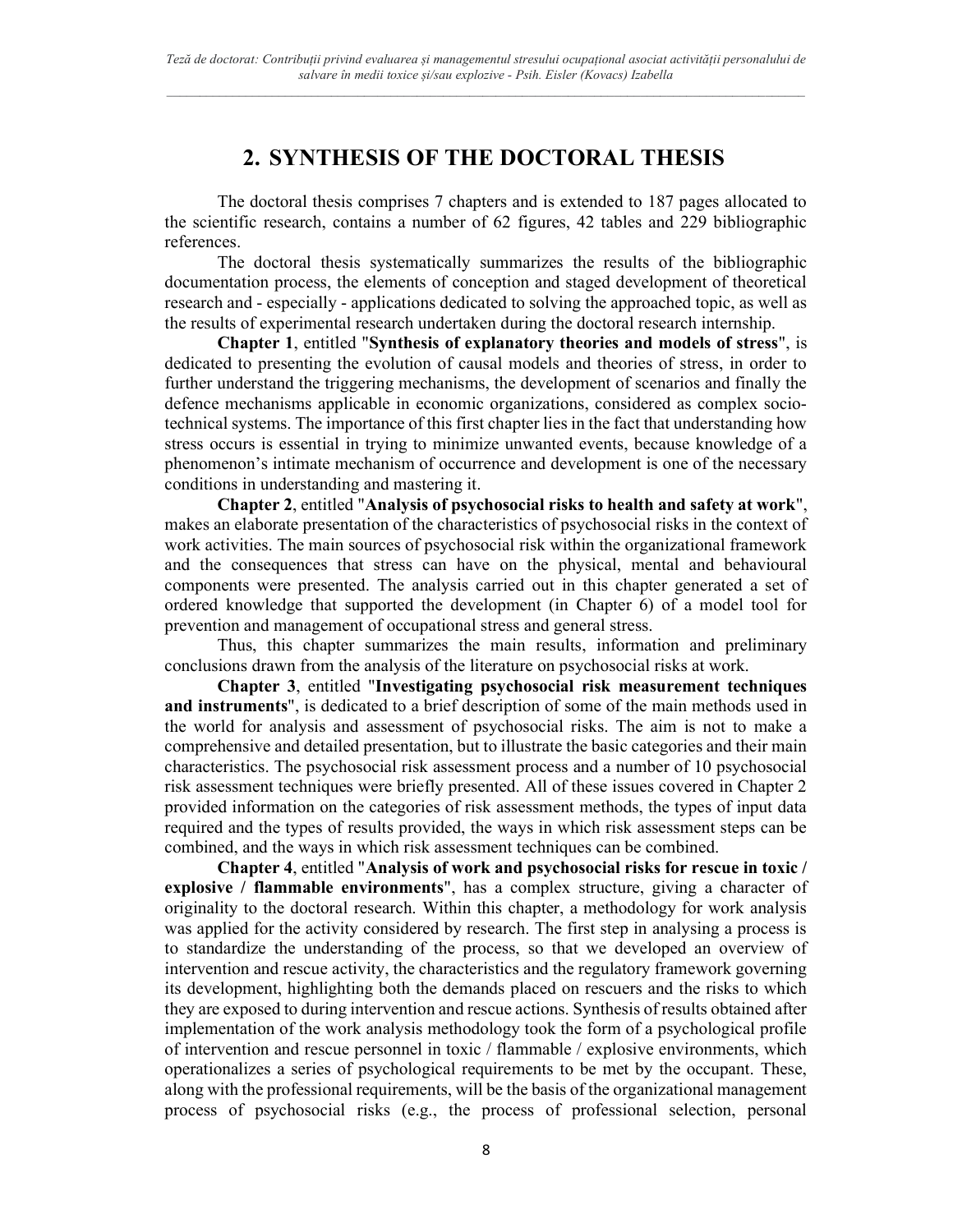development programs for employees, etc.). Typically, until the exact demands on an employee at work are identified, both in terms of tasks and expected behaviour, designing a training / professional development program or structuring a training system, staff evaluation and management are very difficult, if not impossible. Results of the analysis performed in this chapter were an important step in substantiating the general context of the activity of interest, in order to develop a tool adapted to the specific needs of the professional category, designed to prevent and manage occupational stress and general stress.

For the present research, we chose to use the FJAS work analysis system because it represents one of the most elaborate systems in the field. This method provides a direct link between job-specific tasks and the qualities that individuals must have in order to perform them correctly. FJAS was used to describe the job and workload of intervention and rescue personnel in toxic / explosive / flammable environments in terms of skills required to perform the activity.

Chapter 5, entitled "Research on occupational stress management associated with the activity of rescue personnel in toxic and  $\ell$  or explosive environments", was structured in two sections. The first sections reviewed the most relevant scientifically validated theories, regarding the types of intervention in stress management, coping strategies employed by individuals in trying to manage emotionally charged situations, the most relevant personality traits involved in the coping process as well as prototypical trajectories in normal functioning, following a potential trauma.

The second section of the chapter aimed to highlight the stress management strategies most often used by intervention and rescue personnel, within an organization whose activity includes the organization of training and retraining courses for intervention and rescue personnel in toxic / flammable / explosive environments. The research involved using instruments to measure the cognitive components of emotion regulation, namely a tool that measures the cognitive coping strategies of adults and a tool that measures the behavioural component of coping, taking into account the facets and social implications of the strategy by which an individual tries to manage potentially stressful situations. Thus, in order to highlight the coping strategies, both cognitive and behavioural, most often used by rescuers trained within INCD INSEMEX Petroșani, two tools were used, namely the Strategic Approaching of Coping Scale (SACS) and Cognitive Emotion Regulation Questionnaire (CERQ).

Chapter 6, entitled "Contributions and proposals for reducing the risk of exposure to stress (psychological training program for rescuers)" is an original, innovative proposal, a direct consequence of the preliminary findings highlighted by the analysis of literature and interpretation of empirical research results, performed in previous chapters. In view of all the above, the psychological training program for intervention and rescue personnel in toxic / flammable / explosive environments has been developed with the aim of assisting rescue personnel in preparing for situations requiring intervention, to help alleviate the impact of stress. The program consists of five modules, comprising theoretical and practical activities.

Theoretical activities include information on the psychological risks of interventions, the influence of environmental elements on the human psyche, the qualities and mental states conducive to effective development of interventions, symptomatic tables specific to the most common mental dysfunctions, methods, procedures and stress management techniques. Practical activities refer to psychological training, respectively a strategy of systematic practice of behaviour, which amplifies the adaptive value of stress reactions. It starts from natural adaptation potentialities and reaches their empowerment by learning ways to mobilize and invest correctly in response resources.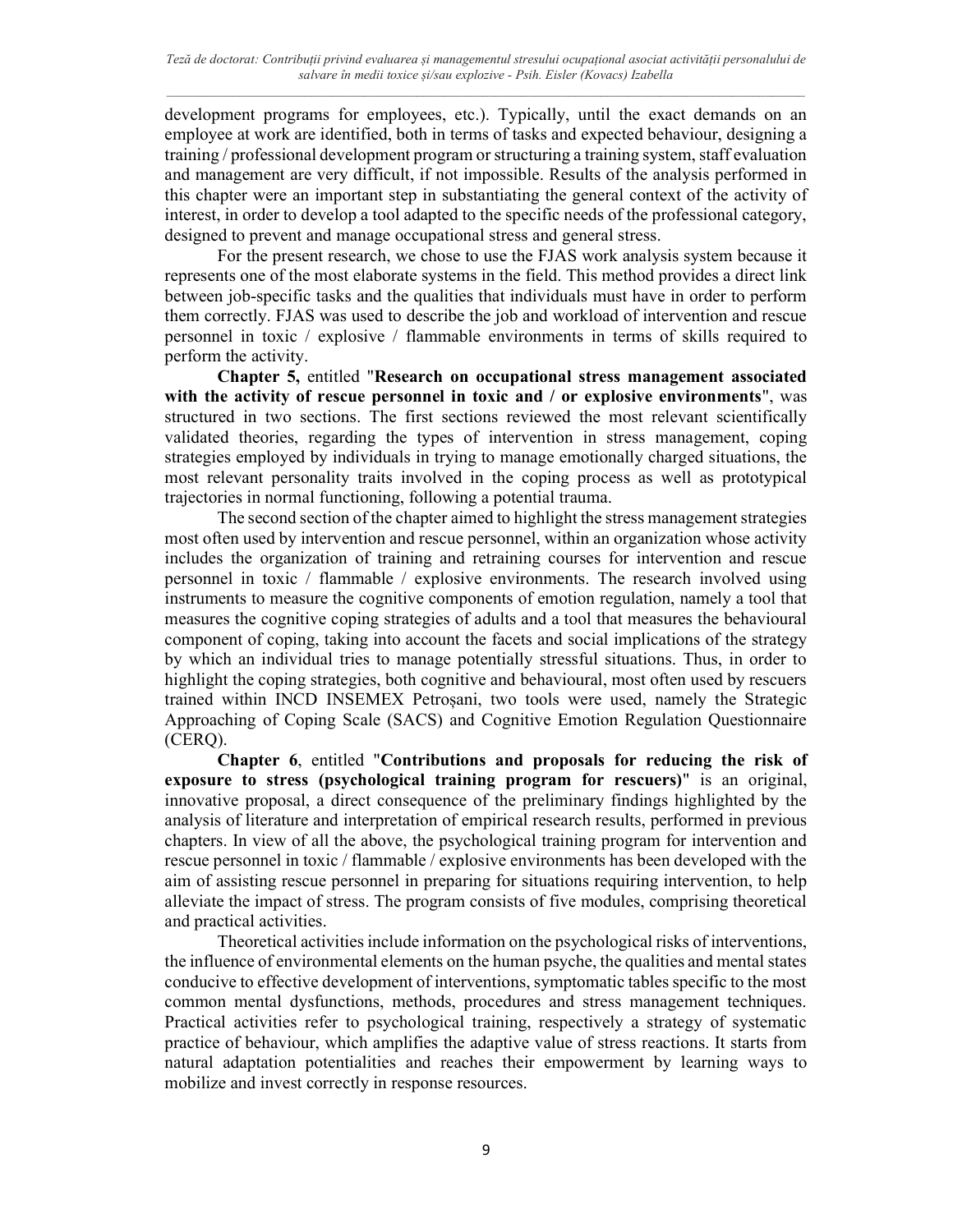In Chapter 7, entitled 'Final conclusions and personal contributions. The limits of the study and directions of further development of the research", the main relevant conclusions are summarized and the original contributions of the author to knowledge in the field of researched topic are highlighted. Inherent limitations of the research study are formulated, as well as prospects for further research and potential directions for future development of this doctoral thesis.

## 3. CONTRIBUTIONS

The present doctoral thesis brings a number of contributions to the development of knowledge in the field of OSH, specifically in the management of psychosocial risks, presenting programs and solutions with a high degree of originality to support employers, workers and all those interested in minimizing the risks associated with occupational stress. Personal contributions, which include both theoretical and practical aspects, are summarized below.

### A. From the perspective of bibliographic research and analysis of the current state of the topic:

- $\triangleright$  Documentary synthesis regarding the conceptual models of stress, offering a coherent image on the intimate mechanism of occurrence and development of the investigated phenomenon, in order to thus create the necessary premises for understanding and mastering it.
- $\triangleright$  Carrying out a analysis of the most common techniques for assessing psychosocial risks in an organizational context, emphasizing that the choice of instrument is a step of great importance.
- $\triangleright$  Analysis of specialized literature regarding the psychosocial risks at work and their management, generating a solid theoretical basis for the development of the solution proposed within the research objectives, respectively the elaboration of a tool for occupational stress management. Thus, the latest studies and research on occupational stress models, types of stress management interventions and cognitive-behavioural coping strategies were reviewed.
- $\triangleright$  The bibliographic references reflect a constant concern for the latest and most relevant research in the field of OSH and with a focus on the specific field of psychosocial risks.

### B. From the perspective of establishing research objectives:

- $\triangleright$  Clearly defining the general objective of the doctoral thesis, in direct correlation with the issue brought into discussion, by establishing the title of the thesis.
- $\triangleright$  Elaboration of specific objectives, in accordance with the general objective of the doctoral thesis and identification of directions to be followed in investigations undertaken, in order to properly carry out research procedures;
- $\triangleright$  Highlighting theoretical aspects and practical tools that underlie the coherent, unitary and interdependent approach to issues specific to psychosocial risks in an organizational context.
- $\triangleright$  Identifying the possibility of elaborating a methodology implementable at organizational level, in order to manage occupational stress associated with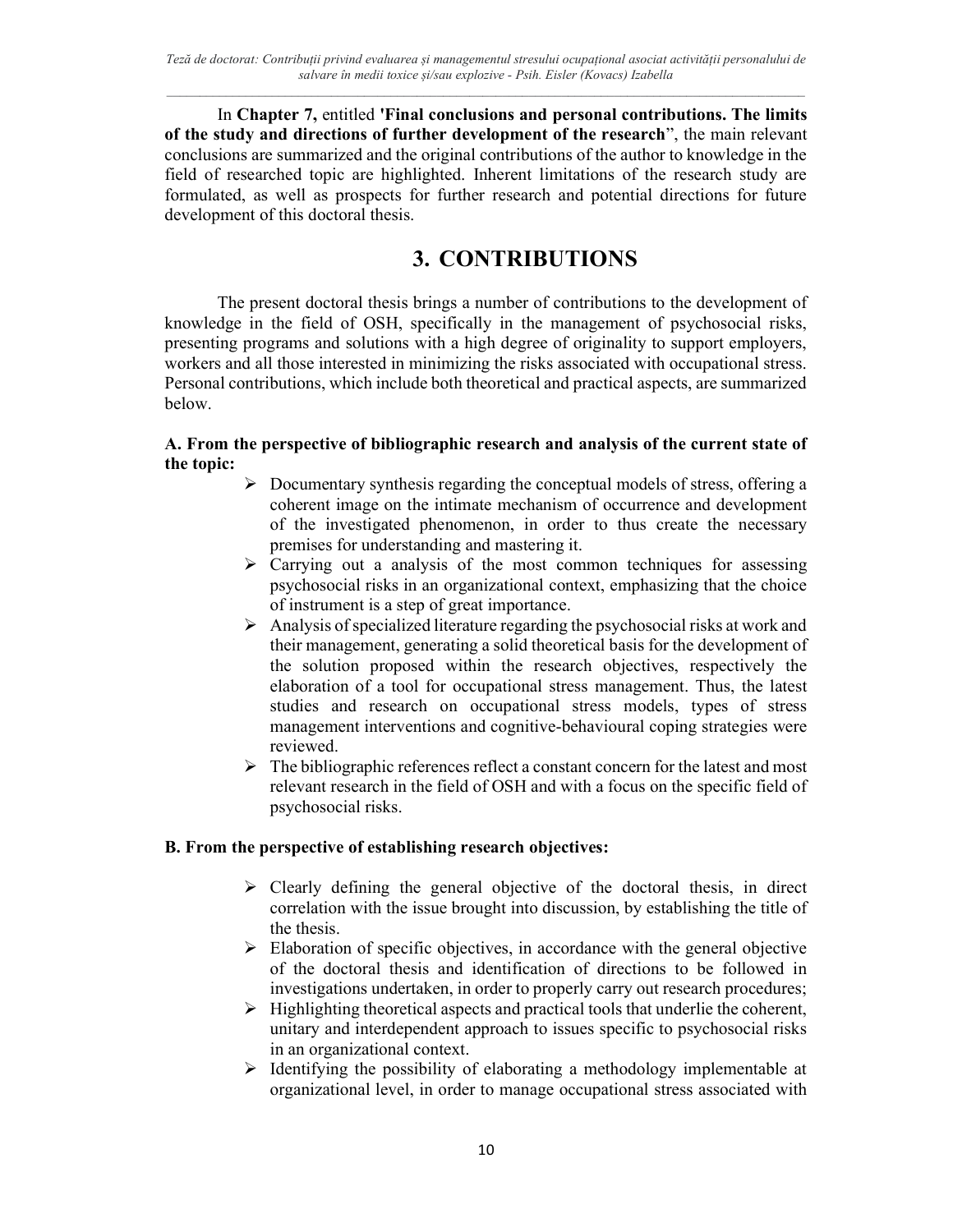the activity of the intervention and rescue personnel in toxic and / or explosive environments.

### C. From the point of view of theoretical research:

- $\triangleright$  Achieving a synthesis of organizational stress models and highlighting the historical context of the evolution of relevant theories and models.
- $\triangleright$  Synthesizing the results of fundamental and applied research, as well as the experience of nationally and internationally recognized specialists in the field of industrial safety, on the general objectives and main stages of psychosocial risk analysis and assessment, necessary input data, types of results obtained.
- $\triangleright$  Highlighting the conceptual and methodological framework for approaching research on psychosocial risks. Within this extensive analysis, benchmarks were established regarding elements of the general theoretical framework for approaching work stress, classification of organizational stressors, consequences they may have on different dimensions of individual life, explanatory models of occupational stress emergence, structuring the complex process of assessing psychosocial risks for occupational safety and health.
- $\triangleright$  Elaboration of a classification and description of interventions types regarding the management of occupational stress and highlighting the extremely important role that primary intervention strategies play in preventing and confuting undesirable effects of stress on personal and professional aspects of individual life. In this context, psychological interventions' mechanisms of action were established.
- $\triangleright$  Proposing a methodology to investigate the main coping strategies used by intervention and rescue personnel in toxic / flammable / explosive environments, preceded by an elaborate analysis of the concept proposed for measurement. Thus, a presentation of the cognitivist perspective on the notion of coping was made, the main personality traits were analysed in correlation with the effects that their degree of development has on the preferred style of stress management. Also, prototypical trajectories in normal functioning of the individuals, following exposure to trauma, were analysed.

### D. In terms of practical and applied contributions:

- $\triangleright$  Carrying out a work analysis for the position "intervention and rescue personnel in toxic / flammable / explosive environments", respectively selecting a number of 35 skills based on the detailed description of the mentioned activity, selecting a number of 25 evaluators and applying FJAS scales in order to assess the extent to which the selected skills are necessary for carrying out specific activities of intervention and rescue activities in toxic / flammable / explosive environments.
- $\triangleright$  Highlighting the level of development of different personality traits involved in coping processes by applying a series of psychological tests to assess the personality of a number of 98 people, participating in training / retraining courses for intervention personnel in toxic / flammable / explosive environments, that took place within INCD INSEMEX Petroșani.